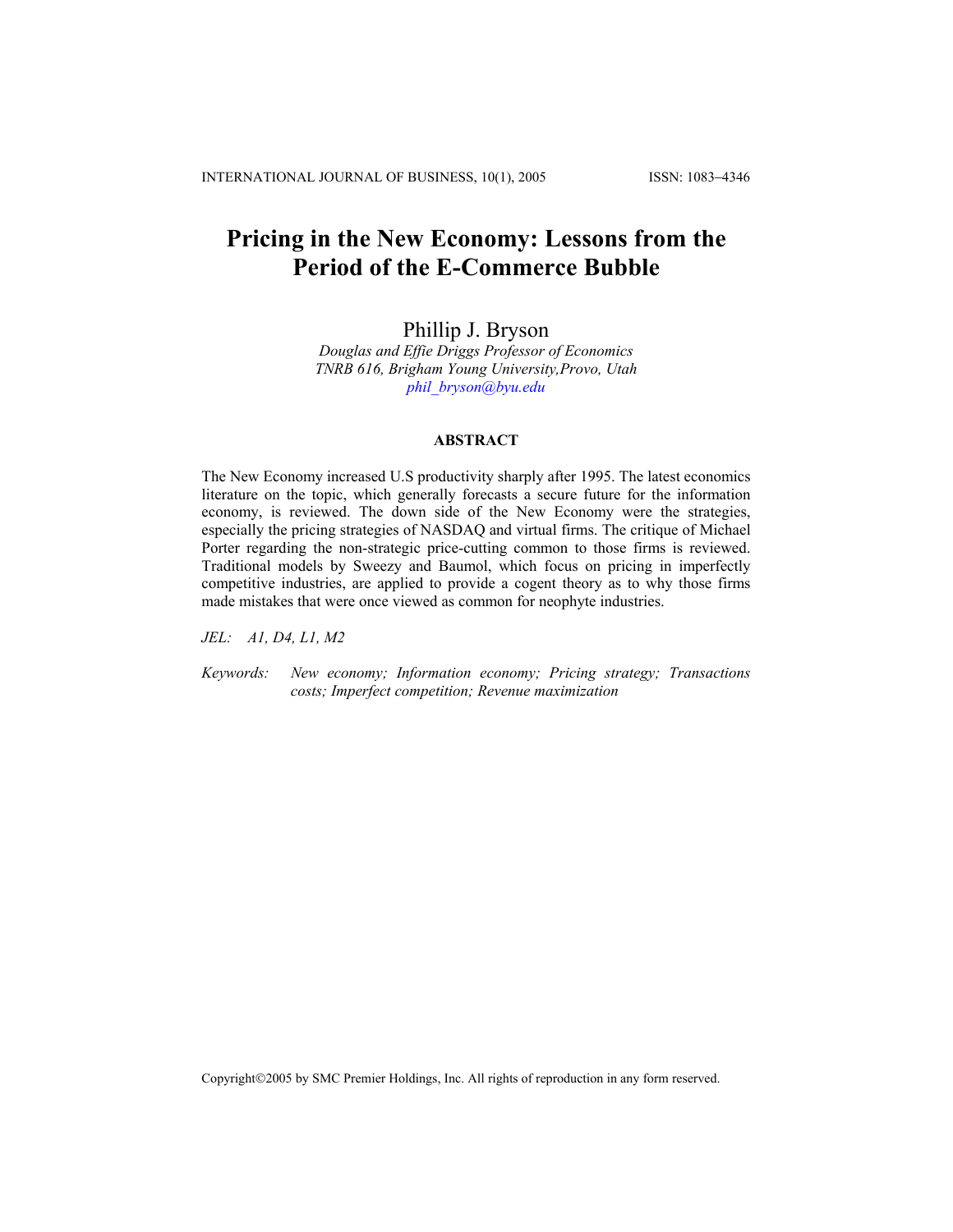## **I. INTRODUCTION**

Use of the term "New Economy" to describe the information economy was probably unfortunate. If the New Economy is a lasting phenomenon, the term must ultimately become an anachronism. But more serious is the misconception that the New Economy perished with the bursting of the NASDAQ bubble and the arrival of recession.

It is true that to some people the New Economy was the belief that recessions had been permanently vanquished and that stock prices, which had ultimately become bubble prices, represented legitimate possibilities for future wealth, *i.e.,* the actual present value of firms. Serious economists saw the New Economy as much more, including the following three elements. First, it entailed the revival in productivity growth in the United States beginning in 1995. Second, it included developments in the information and communications technologies that rendered all sectors of the economy more productive. Finally, it had reference to the necessary institutional and organizational changes that permitted firms to accommodate themselves to the exigencies of the digital economy – these required the reorganization of the firm, coping with industrial competition unlike that of preceding eras, and changes so sweeping that many thought erroneously that the basic rules of economics had changed.

The recession of 2001 proved the belief that recessions had been permanently overcome to be misguided. But none of the other propositions were really changed by the recession. Those who tend to doubt that the New Economy was merely chimerical or transitory have not found substantiation from the literature, since specialists have provided evidence to the contrary. We need only to refer briefly to the substantive literature that insists that the information economy is alive and well, the recession notwithstanding. This article is motivated by the view of that literature, *viz*., that information and communications technologies (ICT) have irrevocably changed the US economy.

Section II will review the most significant econometric findings related to the upward shift in productivity attributed to the New Economy and the evidence that it is not defunct. This will be done only briefly to motivate the assertion that pricing issues are important for the information economy, which continues. Section III will ask what went wrong with the New Economy. That information is important for the US economy, which continues in some areas to be on the cutting edge of global development. It is also important for other advanced economies interested in avoiding the pitfalls encountered by some US firms in the bubble period of the late 1990s. Section IV discusses the issue of the non-strategic pricing practices mentioned in Section III. The pricing discussion will address the imperfectly competitive conditions that permit economists to enjoy the process of abstraction, albeit at a level of only modest sophistication.

## **II. THE NEW INFORMATION ECONOMY CONTINUES**

The development of the information economy has been driven by a rapid decline in the prices of computers and other information and communications equipment. That process has permitted a dramatic diffusion of information and communications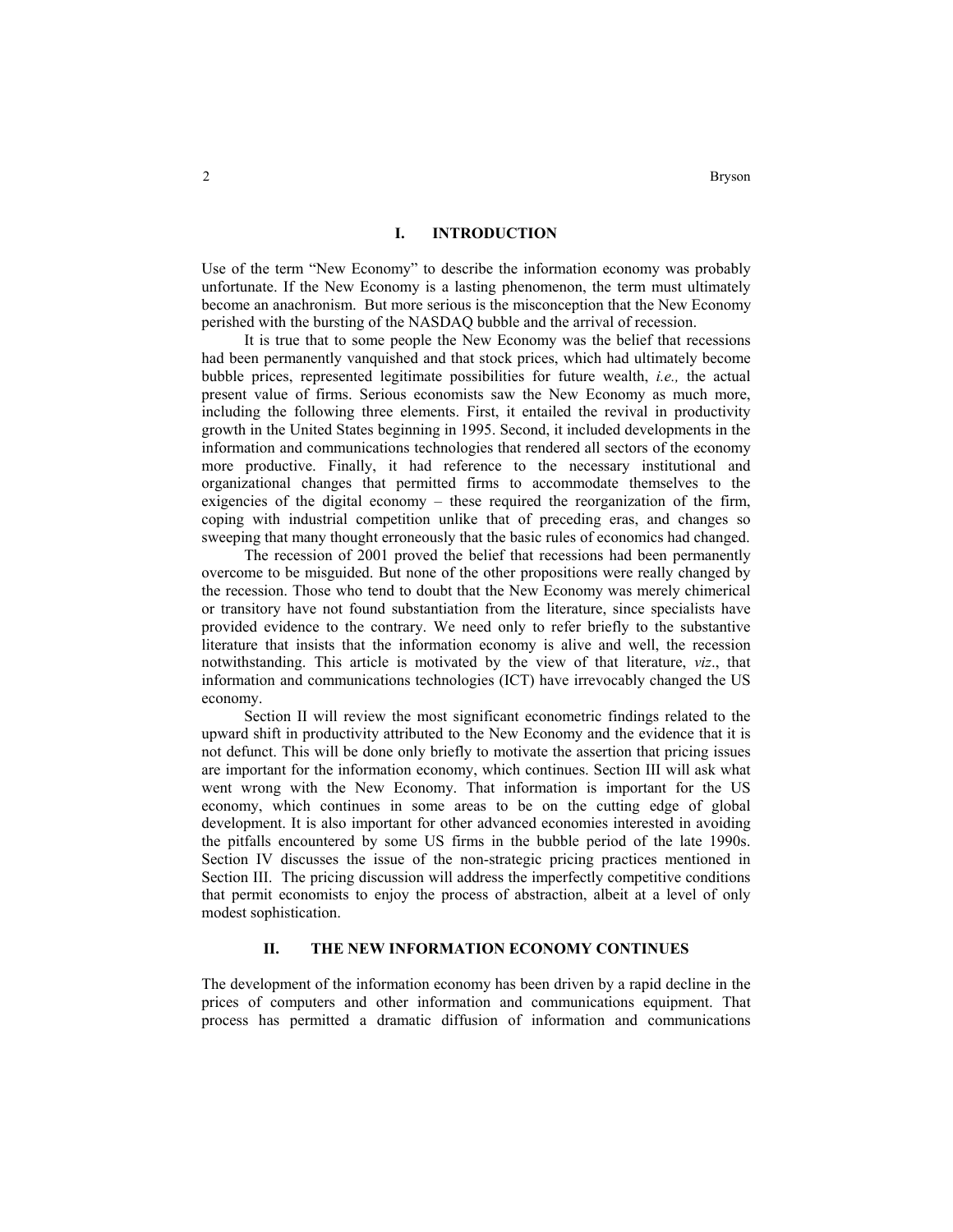technologies over recent decades (Jorgenson and Stiroh, 1999). Investments in capital equipment result in technological "spillovers" which appear in econometric studies as "residual" economic growth beyond that attributable to labor and capital. According to Jorgenson and Stiroh, computers contributed nearly a sixth of the annual 2.4 percent output growth since 1990, representing c. 20 percent of the contribution of capital inputs to growth and 14 percent of the contribution of the services of consumers' durables.

New Economy skeptics (*e.g*., Heileman et.al., 2000, p. 36) agree that the quarterly productivity rates since about 1995 do indeed show an upward shift in the growth trend. Since the time period in question is very recent, they have doubted whether it can be sustained. Historically, some productivity spikes have proved, especially in the last phases of cyclical upturns, to be strictly temporary.

Between 1995 and 1999, the investments of American firms in information technologies, computers and peripheral equipment increased more than four-fold. Between 1995 and 1999, output per labor hour increased at roughly 2.5% *per annum*, while the contribution of IT capital to output growth nearly doubled to 1.1 percentage points (Oliner and Sichel, 2000).

Jorgenson (2001) attributes the resurgence of productivity growth to spectacular semiconductor technology improvements. Dramatic price reductions in IT prices followed and these resulted in heavy investments in IT products. Jorgenson indicates that declining semiconductor prices are projected to continue for at least another decade.

Robert Gordon is convinced that productivity growth has mostly been a cyclical phenomenon; he was not willing to concede that the ITC industries represent fundamental new technologies, completely transforming industrial production processes and making fundamental changes in the organization of the firm and its labor relations (Rheinisch-Westfaelisches Institut fuer Wirtschaftsforschung and Gordon, 2001).

Oliner and Sichel (2000) have challenged Gordon's conclusions. They emphasize that Gordon tends to focus on trend productivity growth while they addresses developments in actual productivity growth. These authors also cite the work of Whelan (2000) and Jorgenson and Stiroh (2000) as producing results similar to their own.

Baily and Lawrence (2001) reject Gordon's interpretation of the productivity growth of the late 1990s. They cite the work of Sharpe (2000), and argue as he does that there has been considerable structural acceleration of total factor productivity outside the IT sector proper. They show evidence of accelerating productivity in those service industries, which have made extensive purchases of IT equipment, which verifies the existence of a new economy. They point out that labor productivity accelerated by 1.6 percentage points in the second half of the nineties; their estimates suggest that the cycle had nearly no impact on the period's productivity growth. The implication is that there was a structural acceleration of productivity for the period.

Baily (2002) observes that a growth accounting framework making use of both income and product data indicates a significant increase in multifactor productivity growth after 1995 outside the IT hardware sector. Moreover, innovative business practices (sometimes accompanying, although not always related to information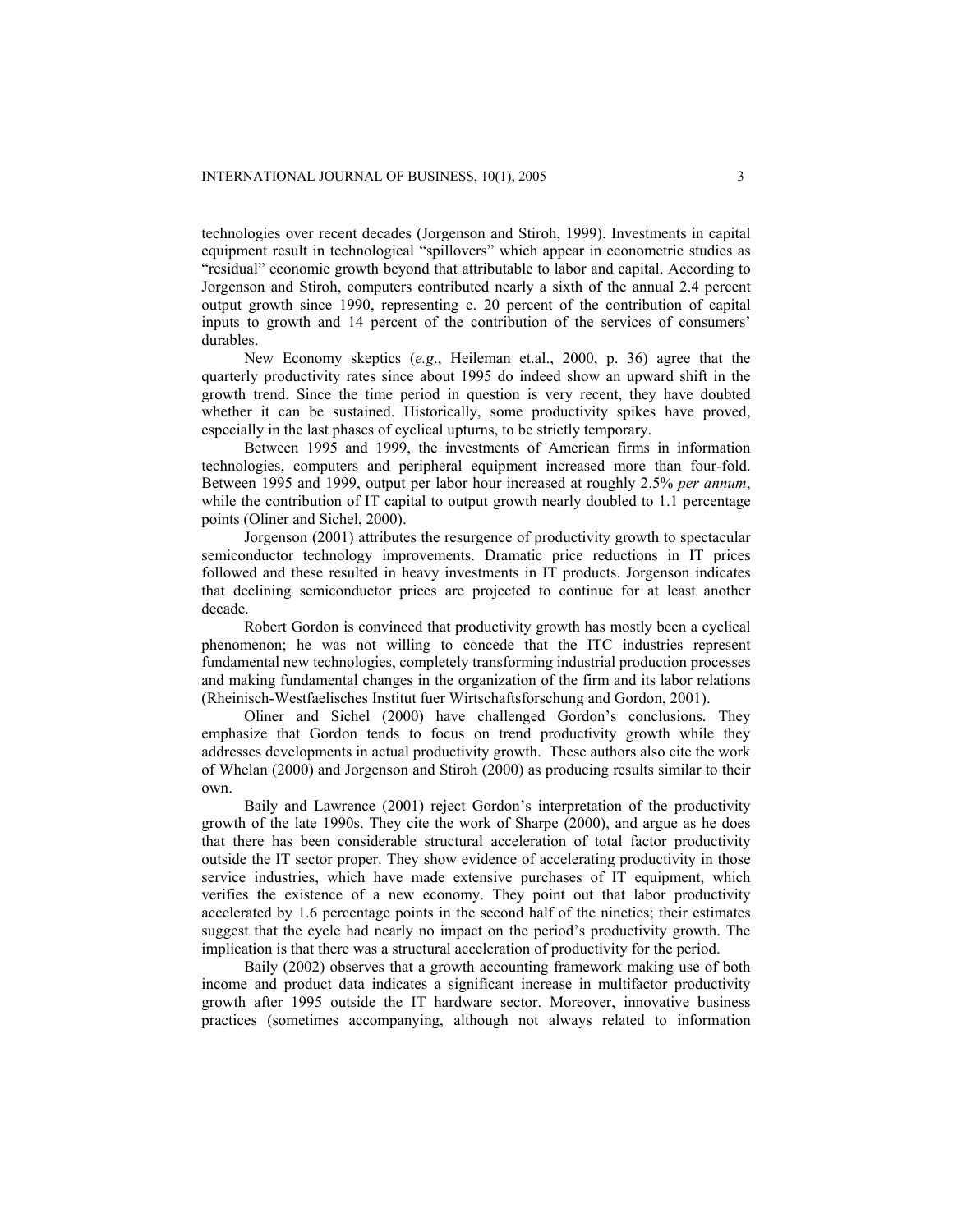technology) have promoted increased productivity. He also finds that the competitive intensity of particular industries can generate productivity growth, since intensive competition drives out slack management practices, squeezes out low-productivity firms and encourages the entrance of high productivity enterprises. Finally, it elicits innovation from companies that must compete in order to survive.

But what of the future? The euphoria of the late 1990s was followed by a lingering recession. Economists were not the only ones wondering whether the post-1995 productivity revival would continue. Baily attributed the productivity acceleration to the rapid improvements in information technology, strong competition in key industries and the dynamic effects of globalization. Those things certainly didn't disappear with the recession and Baily and other key observers expect the productivity growth revival to continue. The literature anticipates a near-term productivity trend will run from 2 to 2.7 annually over the coming years. That level of productivity growth would permit GDP expansion at a rate of 3.0 to 3.7 percent *per annum*.

### **III. DOWN AND UP SIDES OF THE NEW ECONOMY**

The New Economy is more solidly based on ICT industries than the economy had previously been. So long as the technologies continue to develop and find application through investments, one need not ask what went wrong with the New Economy. In the last half of the 1990s the development of a bubble economy and the poor managerial strategies of many NASDAQ firms did, of course, represent a problem that deserves our attention.

Firms too often failed to develop and follow carefully crafted strategies, trusting their futures instead to vague "first mover" hopes and the pursuit of market share through "introductory" pricing. These mistakes had serious consequences for the foolhardy, but sometimes as well for those of greater prudence caught in the pressures of an irrational environment (Bornstein and Saloner, 2002). The appeal of low-price strategies, which can readily generate price wars in some neophyte industries, appears to have had a significant impact on the Internet landscape. The hope of on-line commerce was that price discrimination would be facilitated by the new technologies. Sellers could retain and process detailed information about the buying habits of their customers. But that prospect is undermined to the extent that the customer uses the internet adroitly to find the best price available rather than staying with a company because of the initial price advantage that led to an early purchase.

It has been argued persuasively (Porter, 2001) that it was foolish to respond to internet technology by shifting the competitive approach to price cutting, paying little attention to product quality, desirable characteristics, and service. Not surprisingly, new internet technologies triggered extensive experimentation, but too often the outcome was that firms subsidized the purchase of their products hoping to secure a base of loyal customers. Psychological pressure to engage in such tactics was strong, since suppliers of intermediate goods also engaged in such price cutting for their customers. That subsidization drove costs for firms purchasing on line.

The focus of the dot.coms, Porter contends, was on the internet's potential to reach large numbers of consumers and the rapidity with which internet use was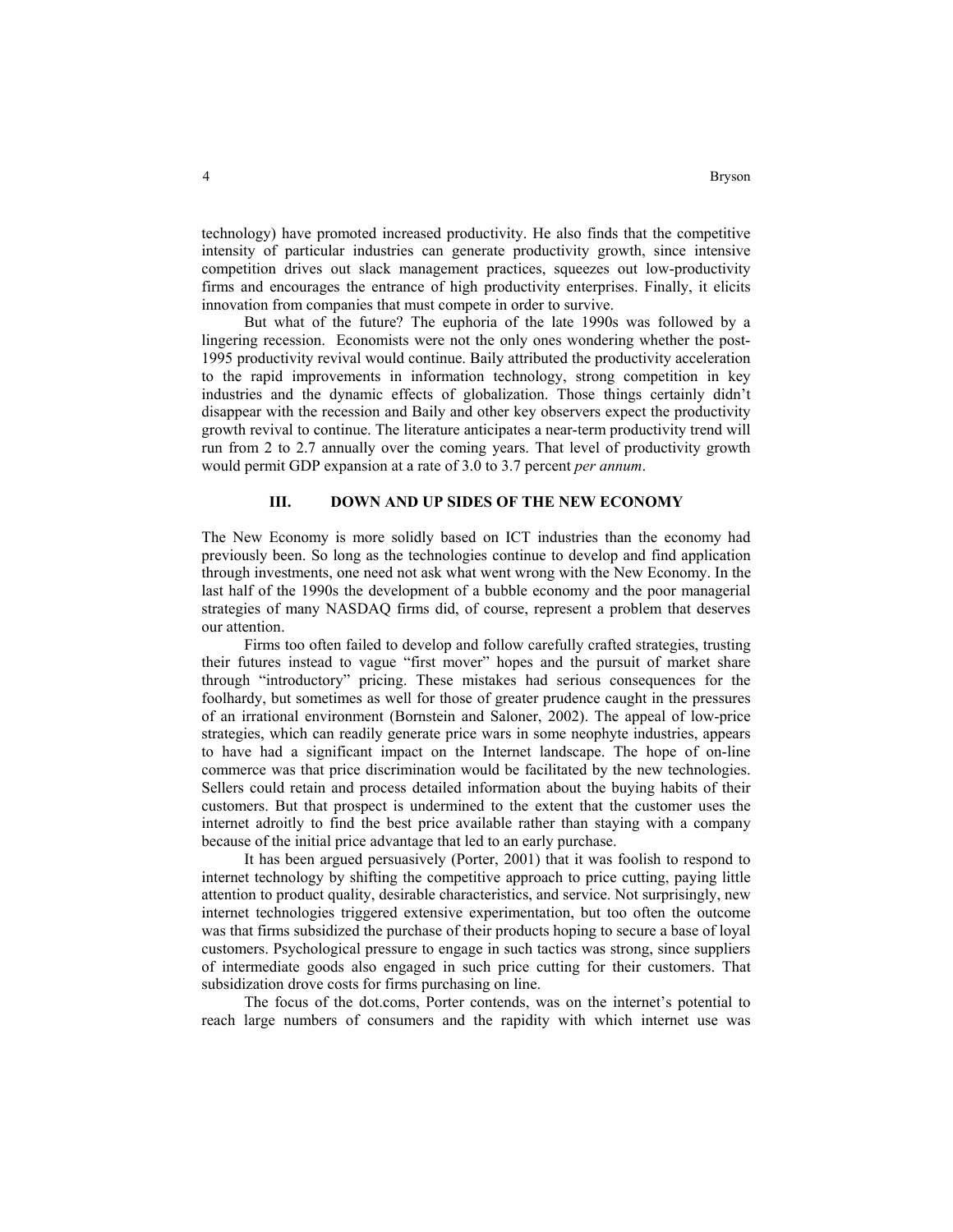increasing. The focus should actually have been on what impact internet use would have on industry structure. In some cryptic way the internet was expected to unleash forces that would sooner or later produce industry profits for "first movers." It would increase customer-switching costs and promote network effects leading to strong competitive advantage. Unfortunately, the Internet itself was not likely to increase switching costs when the consumer could locate the next seller just one click away. And network effects hardly eliminate costs altogether, so even with a comparative advantage there are limits to reasonable price cutting tactics.

Closely related to the lack of focus on profits in the New Economy was the unrestrained pursuit of maximal revenues and market share through heavy advertising, giveaways, discounting, promotions, and channel incentives. Indirect revenues from advertising and click-through fees distracted the focus and misdirected the effort of too many firms. Porter, of course, argues that the firms' strategic focus should have been on profitability through the addition of real value for their buyers.

All of these problems, of course, do not negate the fact that electronic computation and communication capacities are powerful tools when properly used. The promise of the New Economy should be recognized -- the boost to productivity growth of the recent past and the prospects for such contributions in the future. Brynjolfsson and Hitt (2000) remind us that computers add value not only in the area of number crunching. It is their symbol processing capacity that will create complementary innovations far into the future. ICT industries encourage complementary organizational investments in business processes, enabling cost reductions and increased output quality. Such quality includes new products, improvements in difficult-to-measure product characteristics such as variety, convenience, timeliness and quality.

Brynjolfsson and Hitt also discuss the difficulty of measuring the information revolution's full impact with econometric methods. In their view, it is likely that econometric studies understate the ICT contribution to productivity growth. Litan and Rivlin (2001) discuss aspects of these contributions not easily captured by traditional growth accounting techniques. Intangible quality characteristics improve products and enhance their characteristics and become embodied in new products. Improved service for the consumer and the speed and convenience of transactions and ownership are not captured in the usual quantitative evaluations. In the same way, traditional measurement focuses on the measurable aspects of investment, e.g., the prices and quantities of ICT products. They fail to capture even larger intangible investments in developing complementary new products, services, and markets, internal business processes and organizational adaptations, and in developing requisite labor and management skills. A study by Brynjolfsson and Yang (1997) of 800 firms showed that the value of the intangible assets associated with information technology investments may be 10 to 1. Consequently, an investment of \$167 in computer capital in 1996 U.S. national accounts may have been the more apparent share of a total investment by industry of \$1.67 trillion.

Demonstrating how much the internet adds to the value enjoyed by producers and consumers, Litan and Rivlin (p. 314) show that it reduces transactions costs, increases management efficiency through effective supply chain management, and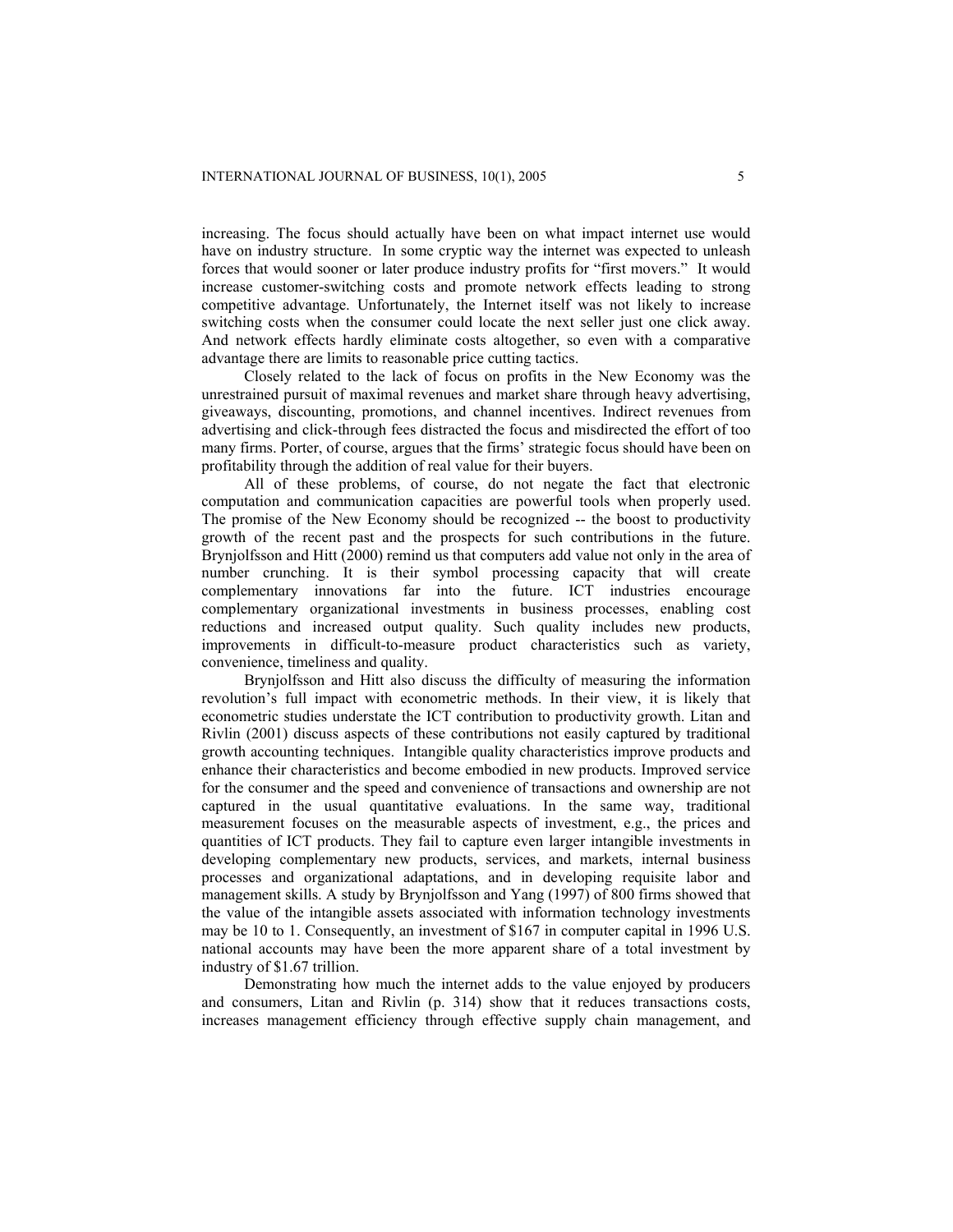increases competition through increased transparency of prices. They envision a gradual transformation of the international market system as a product of the internet revolution. That implies increased competition, reduced profit margins, enhanced productive efficiency and greater consumer satisfaction over time. They expect specific sectors of the economy, *e.g.*, health care and other services, to become much more productive through the internet. Extrapolating from their analysis of a sampling of firms across industries, they estimate that the internet enables total cost savings of from \$100- 230 billion annually.

# **IV. NEW ECONOMY PRICING PRACTICES Á LA SWEEZY AND BAUMOL**

To address New Economy price competition issues, this section refers first to Sweezy's contribution to our understanding of imperfect competition. The issue of revenue or sales maximization, observed above to be part of the New Economy, calls to mind the Baumol model of revenue or sales maximization.

Lacking concrete empirical information about the firm's demand curve, managers must make pricing decisions under uncertainty about the future. This can be especially difficult in conditions of imperfect competition in which Sweezy-type demand curves may apply, *i.e*., one demand curve holds in the instance that a firm is free to adjust its prices without concern about evoking reaction from competitors, but a different, less elastic demand curve holds where price cuts will evoke aggressive, competitive response from other firms. Assume that the firm in this instance does not know the elasticity of demand it faces. It may have some idea about the nature of the competitive response that it may encounter when imposing a price change.

The initial, primary assumption that the elasticity coefficient exceeds unity is likely to be correct. With elastic demand a reduction in price will increase revenues. If that does not happen, management will assume that something unfavorable has occurred due to chance. At the next likely point of policy change, it will likely reduce its price again. It could do this two or three times before beginning to readjust the expectation that price reductions will be productive of increased sales revenues.

Sweezy's article (1939) on oligopoly pricing taught more than one generation of economists that in neophyte, unstable oligopoly industries there is an inclination to resort to possibly destructive price competition. Because the competition will always match price cuts and will never match price increases, managers perceive that competition should be limited to non-price competition, permitting stability and some net revenue earnings to persist in the industry. In my view, the New Economy's disastrous price-cutting reflected infant-industry, oligopoly behavior. As we saw above, Porter (2001) decries the thoughtless, continuous price-cutting as a reflection of insufficiently developed strategy on the part of the participants.

A simple analysis of this situation can be based on the assumption of neutrality in pricing optimism. Assume the pricing decision-maker sees the world as a set of rectangular-hyperbolic demand curves of unitary elasticity, or, alternatively, a set of iso-revenue curves. Picking a point reflective of current price and sales, the manager will hope to be able to change the price and move to a higher iso-revenue curve. This is seen in Figure 1 as a movement from point A. If the price is reduced, revenues will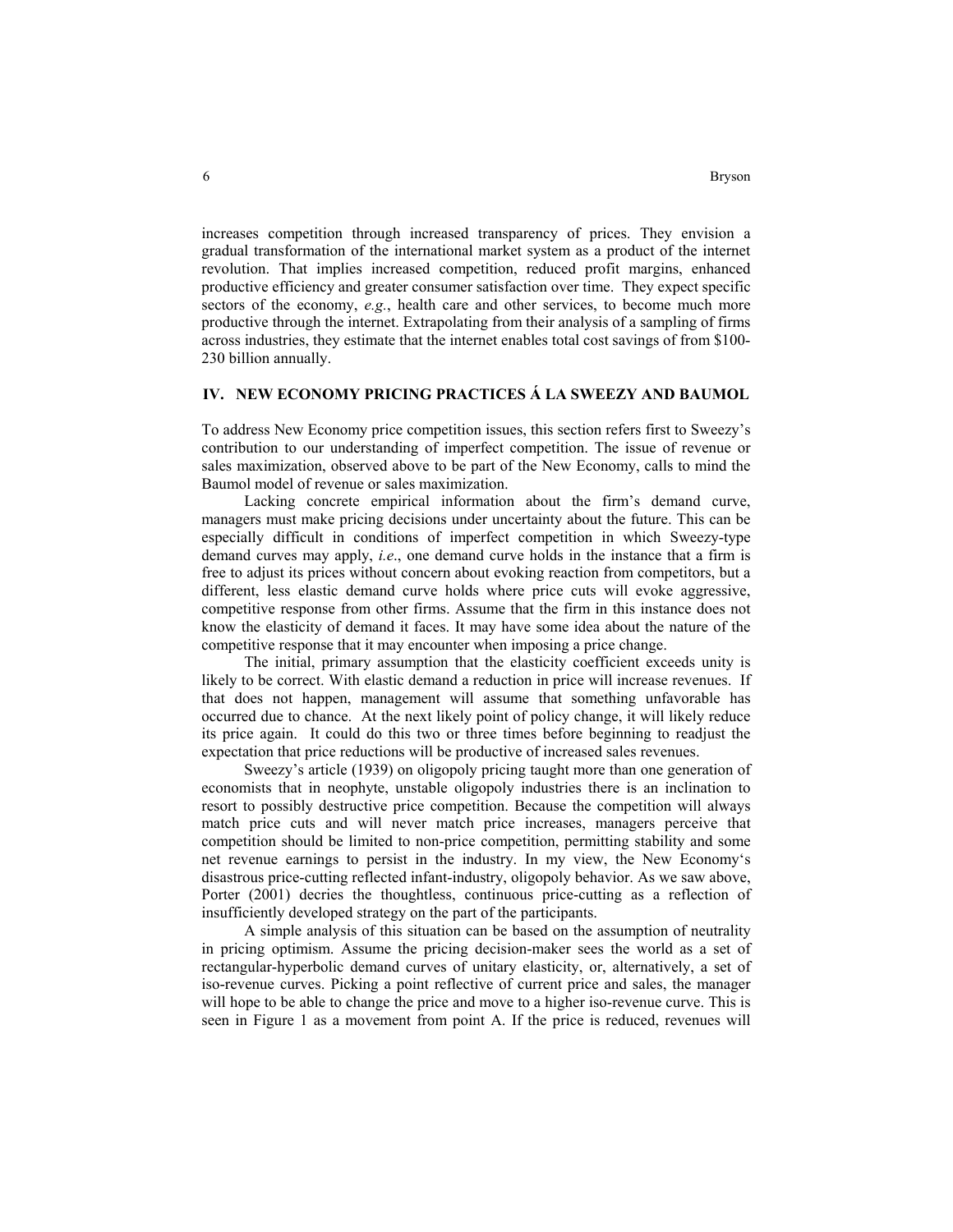increase or decrease, as shown in Figure 1 as a movement towards point B or C. If toward B:  $(\Delta P/P < 0) > (\Delta Q/Q > 0)$ ,  $\Rightarrow \Delta TR < 0$ . If the price change moves the firm toward C,  $(\Delta P/P < 0)$  <  $(\Delta Q/Q > 0)$  ⇒  $\Delta TR > 0$ . The same reasoning applies for a price increase, which will move the firm away from point A towards point D or E, depending on the market response. A movement toward D implies a reduction in total revenues: (∆P/P>0)  $<(\Delta Q/Q<0), \Rightarrow \Delta TR<0.$ 

**Figure 1**  New economy sales and iso-revenues



A price reduction characterized by a greater percentage reduction in price than the percentage reduction in quantity will lead to an increase in total revenues as a movement toward E, or  $(\Delta P/P>0) > (\Delta Q/Q<0) \Rightarrow \Delta TR>0$ .

New Economy pricing was probably as rich in the variety of approaches applied as in normal business situations. According to Porter (2001), however, there was a tendency for many firms to assume that the segment of the demand curve on which they were operating was characterized by elastic demand.<sup>1</sup> To this observation something should be added about the pressure firms felt in the New Economy to benefit from being "first movers." The idea was that one needed to get quickly into the market with early sales so that economies of scale could be developed early. A shortcut to market dominance could be achieved quickly through very low prices to attract sales. As Porter reminds us, "in the early stages of the rollout of any important new technology, market signals can be unreliable. New technologies trigger rampant experimentation… many companies have subsidized the purchase of their products and services in hopes of staking out a position on the Internet and attracting a base of customers" (*Ibid.,* p. 64).

The expectation was that a higher iso-cost line could be reached, or that at the very least, position could be retained on the same iso-revenue line. In the latter case, the percent of sales increase would precisely offset the percent reduction in price. But the inevitable sales surprise then appeared. The price-reduction induced increase in sales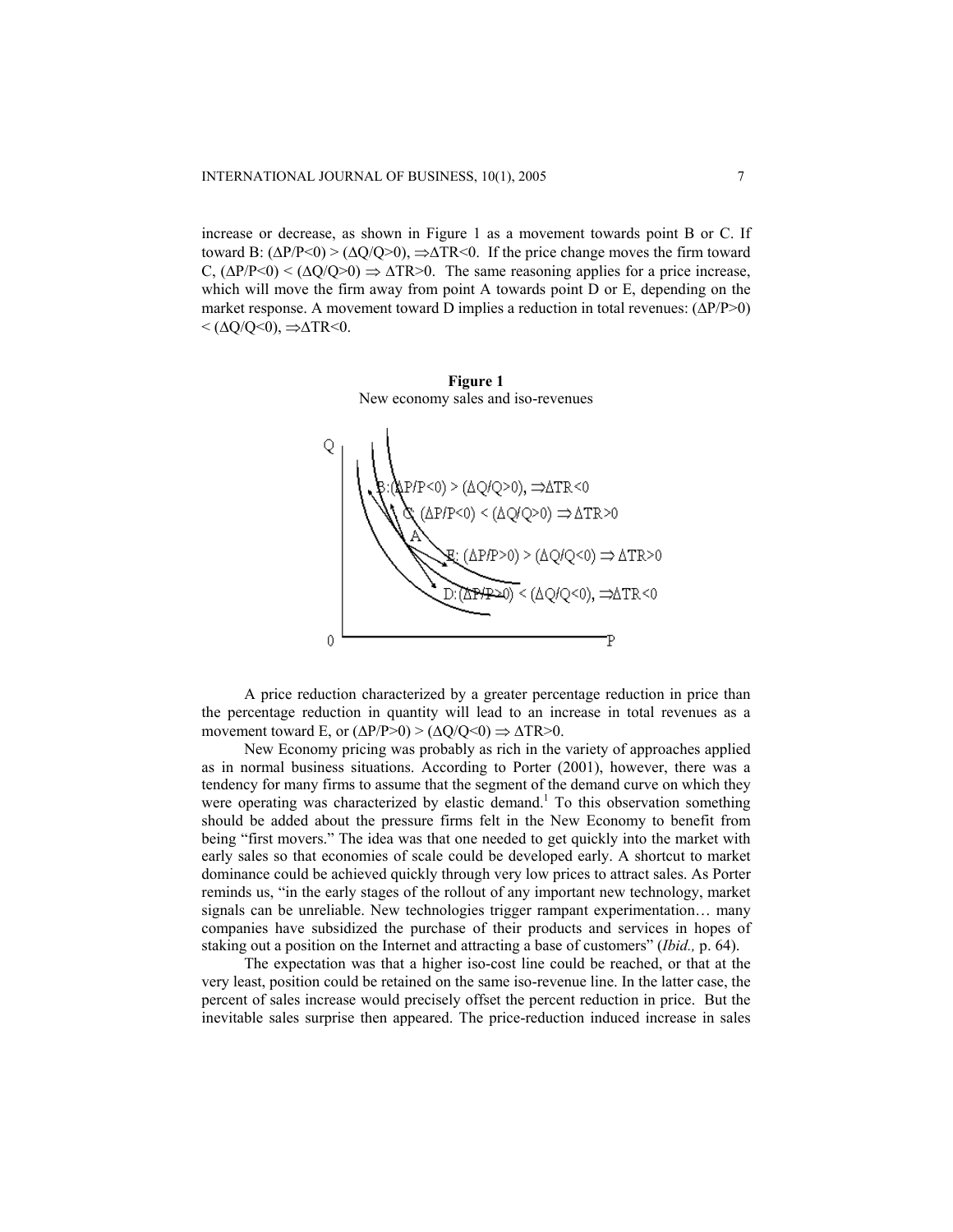was insufficient to maintain total revenues and one would fall to a lower iso-revenue curve.

# **A. The Cost Side**

The Internet has tended to reduce variable costs of production, making fixed costs more important. It has provided great savings in transactions costs. The Internet has helped us to understand that neo-classical economics overemphasized production costs and paid far too little attention to transactions costs. Note what Porter (*ibid*, p. 66) says about costs:

*"Internet technologies tend to reduce variable costs and tilt cost structures toward fixed cost, creating significantly greater pressure for companies to engage in destructive price competition…The great paradox of the Internet is that its very benefits – making information widely available; reducing the difficulty of purchasing, marketing, and distribution; allowing buyers and sellers to find and transact business with one another more easily – also make it more difficult for companies to capture those benefits as profits." (p. 66)* 

What Porter refers to as a great paradox is no paradox at all; it is the basic notion of competitive markets. In such markets, price is driven by competitive action down to the level of costs. According to Porter and other observers, variable costs tend to be low and fixed costs high in the information economy. In that environment it makes sense explicitly to add transactions costs to those of production. The effect of this would be to flatten out the U-shaped average and marginal costs of neoclassical analysis. Although diminishing returns will result in short-run increases in costs with a given scale of plant, the addition of transactions costs to the equation tends to *offset* increasing costs. Information advantages arising from electronic and related technologies permit larger outputs for a given scale of plant. Firms will thus enjoy diminishing transactions costs, which will offset, at least in part, increasing production costs.

We can safely assume that the negotiations, the search processes, the essential communications and other elements of transactions costs, associated with large as well as small transactions, do not increase in correspondence with volumes of output. Research into this area may prove that impressions are deceiving, but it seems logical that transactions costs would not be subject to the laws of nature's parsimony to the extent that production costs are. Because electronic technologies so greatly assist in information processes and hence transactions, short-run cost-curves encompassing both production and transactions costs may more closely resemble gently upward sloping, nearly horizontal lines rather than U shaped curves.

If this were actually the case for costs, we would experience flat or nearly flat supply curves, since the sum of horizontal marginal production and transactions costs would be a horizontal line. This would imply market equilibrium at lower price and larger quantity values.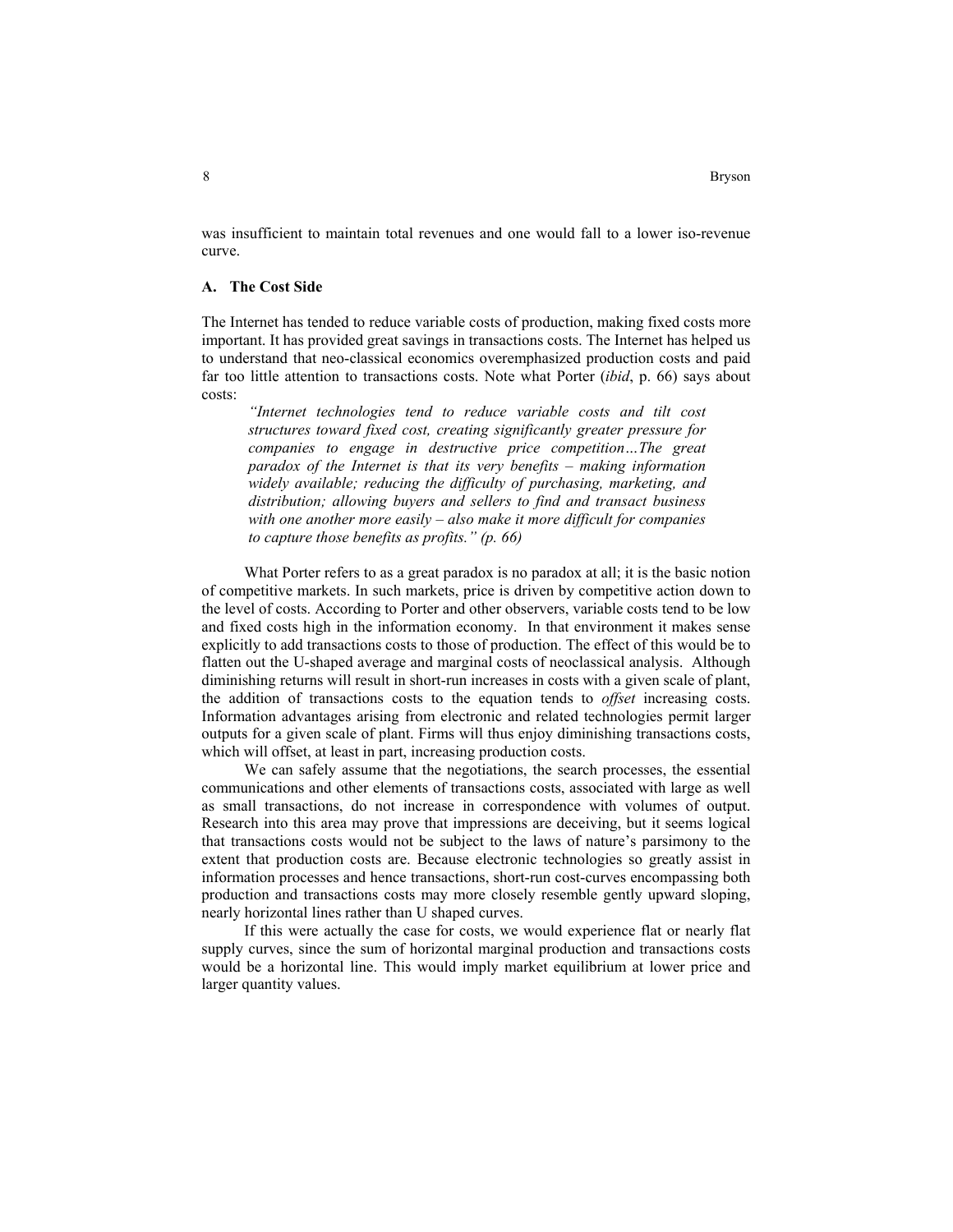### **B. New Information Costs in the Revenue Maximization Model**

In a standard market situation, a *ceteris paribus* reduction of costs causes the supply curve to shift to the right, producing an equilibrium of lower price and larger quantity. If we have information economy costs as described above, including the effects of incorporating transactions costs into an analysis which has traditionally only included production costs, we could conclude that we would experience horizontal or nearly horizontal supply curves, which would dramatically increase the normal cost reduction effects, *i.e.*, we would experience larger price reductions and quantity increases.

Consider, however, Baumol's (1959) model of the revenue-maximizing firm. The New Economy firm's costs as characterized above would have similar impacts on the revenue-maximizing firm: larger outputs sold at lower prices would be characteristic. This model, which can hold for either a monopoly or oligopoly firm,<sup>2</sup> does not exhibit the fierce price-cutting form of competition and is billed as a model which ignores interdependence,<sup>3</sup> but it can reflect larger sales and reduced prices where firms pursue larger sales rather than attempt to maximize net revenues.

In Figure 2 the profit-maximizing solution prescribes an output of  $q^*$ , which will yield maximal, unconstrained profit  $\Pi^*$ , but implies sales smaller than  $q^0$ , which is the largest possible level of sales consistent with the firm's choice of a minimally acceptable profit level,  $\Pi^0$ .



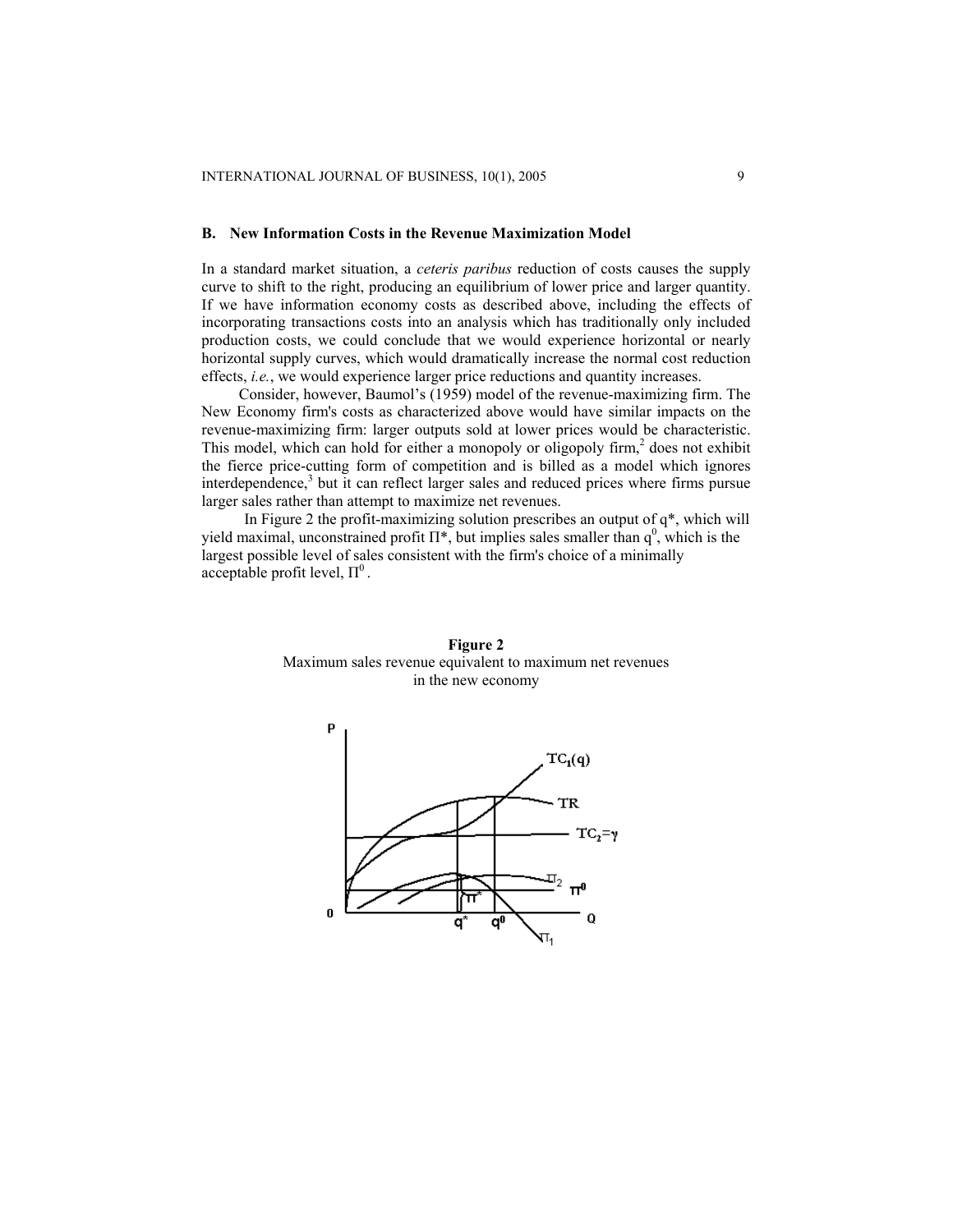In the standard model, the firm will max TR (q) subject to

$$
\Pi = TR(q) - TC(q) \ge \Pi^0 \tag{1}
$$

Total revenue is positive and rising at the unconstrained profit maximization output, TR'  $(q^*)$  > 0, and the total revenue curve is continuous, smooth and twice continuously differentiable. When output rises beyond  $q^*$ , total cost rises at an increasing rate, so TC''(q) > 0 for  $q \ge q^*$ . The TR curve beyond  $q^*$  continues in the next phase to rise, although its slope,  $TR''(q) < 0$ , is decreasing. A solution will exist if  $\Pi^0 < \Pi^*$ , the situation normally posited, since sales revenues will increase for quantities greater than q<sup>\*</sup> or as profit declines toward the lower  $\Pi^0$ .

Consider now the corresponding Baumol model of New Economy pricing. We will once again attempt to maximize revenues or sales TR (q) subject to the minimal acceptable profit constraint as shown in equation (1). Here, however, we observe the New Economy's larger fixed costs and nominal or zero variable costs, as described above. Let us begin at an extremum of this cost situation illustrated in Figure 2 as the horizontal line,  $TC_2$ , which assumes no variable costs or

$$
TC' (q) = TC''(q) = 0.
$$
 (2)

This will cause the profit function, now  $\Pi_2$  to reach its maximum point at a larger output, precisely where TR reaches its maximum point. This simple result appears because TC (q) becomes a constant, let us say  $TC = \gamma$ , where

$$
TR = \alpha Q - \beta Q^2 - \gamma,
$$
 (3)

Now,

$$
d\Pi/dq = \alpha - 2\beta Q = 0. \tag{4}
$$

To maximize sales,

$$
TR = \alpha Q - \beta Q^2, \qquad (5)
$$

with no consideration of costs, we take

$$
dTR/dQ = \alpha - 2\beta Q = 0. \tag{6}
$$

Thus, in the extreme New Economy cost case, maximizing sales is synonymous with unconstrained profit maximization. It implies higher prices and larger sales volumes.

In the case where variable costs are slight but positive, the second total cost curve is nearly like the one observed directly above, except that it has a slightly positive slope. In this case, the constrained profit-maximizing output will exceed the unconstrained one, but it will occur before the maximum point of the total revenue curve where TR' (q) =  $TC'$  (q). This is at the output where realized profits equal the minimally acceptable profit constraint.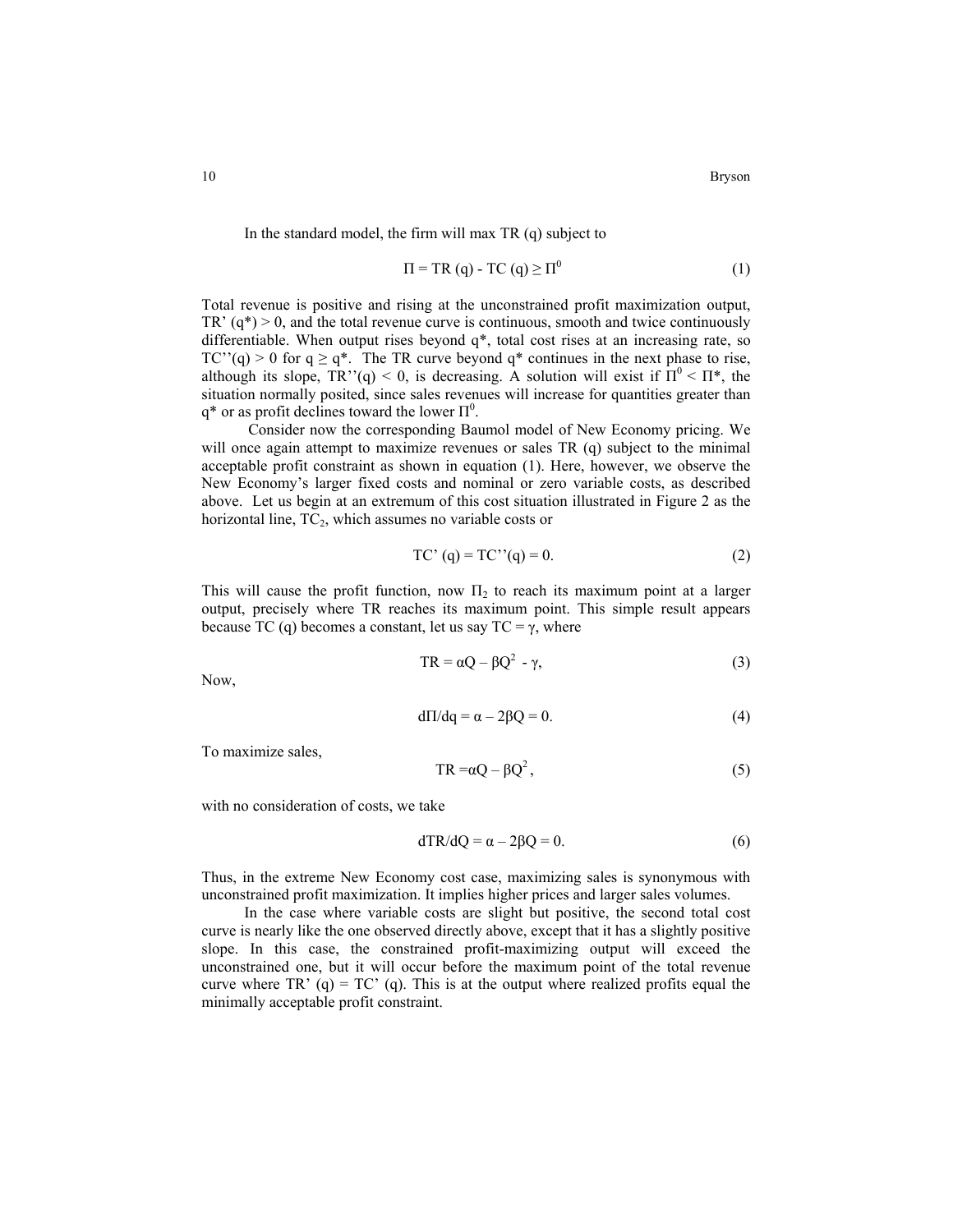### **C. Pricing and Productivity Measurement through Micro, Industry Studies**

It has not been apparent to econometricians measuring productivity growth that the Porter pricing effects referred to above are of excessive importance. More from a micro level, Baily and Solow (2001) have addressed the issue and raised some important points to be discussed momentarily. Their key insight is that we need to know more about new economy productivity than is revealed through aggregate econometric analyses.

It is possible that such studies understate productivity growth throughout the economy to a considerable exent.<sup>4</sup> Productivity measurements compare growth of output's market value, summing the products of the quantities and prices that measure such growth. But if the extent of the pricing competition is as serious as suggested by Porter, there are numerous industries whose productivities would be substantially higher if sales had occurred on a normal basis rather than at prices seriously understating what consumers had been willing to pay in the absence of non-reflective price cutting.

These and other considerations demonstrate that research on the information economy must include micro-economic considerations. Baily and Solow (2001) show that it is possible, albeit a difficult task, to make productivity measurements for comparative evaluation from the level of the firm (p. 152). Such studies show industrial detail on where productivity lags can occur and what can be done specifically to overcome them. Such insights would not appear from macro productivity studies. Moreover, in-depth, industry-by-industry analyses can reveal where measurement problems may occur and how they could be solved. Finally, these authors demonstrate their regard for studies combining a micro, industry-level approach to productivity with the more conventional macro measurement and comparisons. They provide a list of studies in their references (p. 152) sponsored by the McKinsey Global Institute, which provide detailed comparisons of firms or groups of firms producing similar outputs but operating in different environments and adopting different practices. Cross-national comparisons at the micro level offer the opportunity to observe such differences at work. In particular, we sometimes find that total factor productivity and labor productivity differences have their roots not in anything one would describe as "technology," but rather in patterns of organization, motivation of managers, and the like. For example, the studies suggested that the intensity of international and domestic competition could have a large impact on productivity. (p. 152)

Industry studies of this type demonstrate that appropriate policy can enhance the extent of competition in particular markets. Industrial regulation, corporate governance institutions, and other elements of public policy can have an important impact on productivity. An environment of intensive competition among firms using best practice technology tends to generate high productivity in a given industry (p. 170).

To understand the information economy and to establish appropriate economic policy to promote competitive exploitation of its possibilities, studies of firms and industries at the micro level are essential. Considerations of pricing implications seem to help explain New Economy phenomena. Additional theoretical and quantitative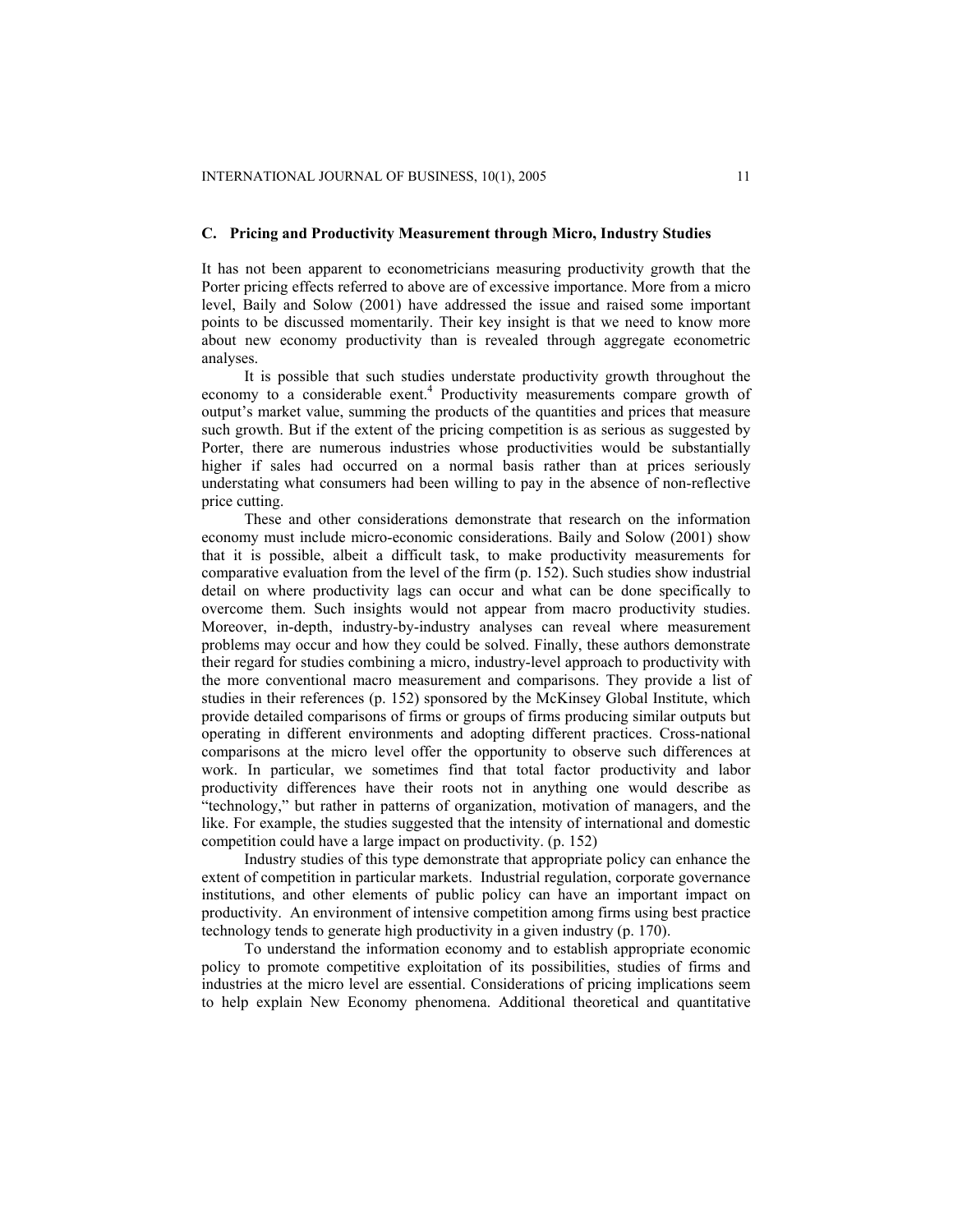analyses will help illuminate the vast changes we can continue to expect from the information economy.

### **ENDNOTES**

- 1. The coefficient was likely to prove, as assumed, to exceed unity, since in the case of the linear demand curve the marginal revenue curve bisects the quantity axis halfway between the origin and the intersection of the demand curve. To the right of that point, marginal revenue is negative and the profit-maximizing firm cannot equate positive marginal costs with negative marginal revenues. If the demand curve is curvilinear rather than linear, this logic, of course, need not hold.
- 2. Henderson and Quandt (1971, p. 221) address the theory as "the revenue− maximizing monopolist."
- 3. Interdependence could easily be built into the model by allowing, for example, the Total Revenue function to reflect competitive price-cutting. As competitors reduce their prices, the firm's TR curve would shift down, reducing both revenues and profits. But who wants a model that must continually be redrawn with every competitive round of interaction?
- 4. Daryl Clarke has suggested this idea to me in personal discussions.

## **REFERENCES**

- Baily, Martin Neil, 2002. "The New Economy: Post Mortem or Second Wind?" *Journal of Economic Perspectives*, Vol. 16, No. 2, pp. 3-22.
- Baily, Martin Neil and Robert Z. Lawrence, 2001. "Do We Have a New E-economy*?" American Economic Review*, May, Vol. 91, No. 2, pp. 308-312.
- Baily, Martin Neil and Robert M. Solow, "International Productivity Comparisons Built from the Firm Level," *Journal of Economic Perspectives—Volume 15, Number 3— Summer 2001—Pages 151–172*
- Baumol, William J., *Business Behavior, Value and Growth* (New York: Macmillan, 1959).
- Bornstein, Severin and Garth Saloner, "Economics and Electronic Commerce," *Journal of Economic Perspectives*, Vol. 15, No. 1, Winter, 2002, pp. 3-12.
- Brynjolfsson, Erik and Lorin M. Hitt, 2000. "Beyond Computation: Information Technology, Organizational Transformation and Business Performance," *Journal of Economic Perspectives*, Vol. 14, No. 4, pp. 23-48.
- Brynjolfsson, E. and S. Yang. 1997. "The Intangible Benefits and Costs of Computer Investments: Evidence from Financial Markets," in *Proceedings of the International Conference on Information Systems*, Atlanta, GA. Revised, 2000.
- Bryson, Phillip J., 2001. "Economy and 'New Economy' in the United States and Germany," *Intereconomics: Review of European Economic Policy*, Vol. 36, No. 4, July/August, pp. 180-190.
- Bryson, Phillip J., 2003. "The New Economy is Dead, Long Live the Information Economy," *Intereconomics: Review of European Economic Policy*, Vol. 38, No. 5, September/October. Pp. 276-282.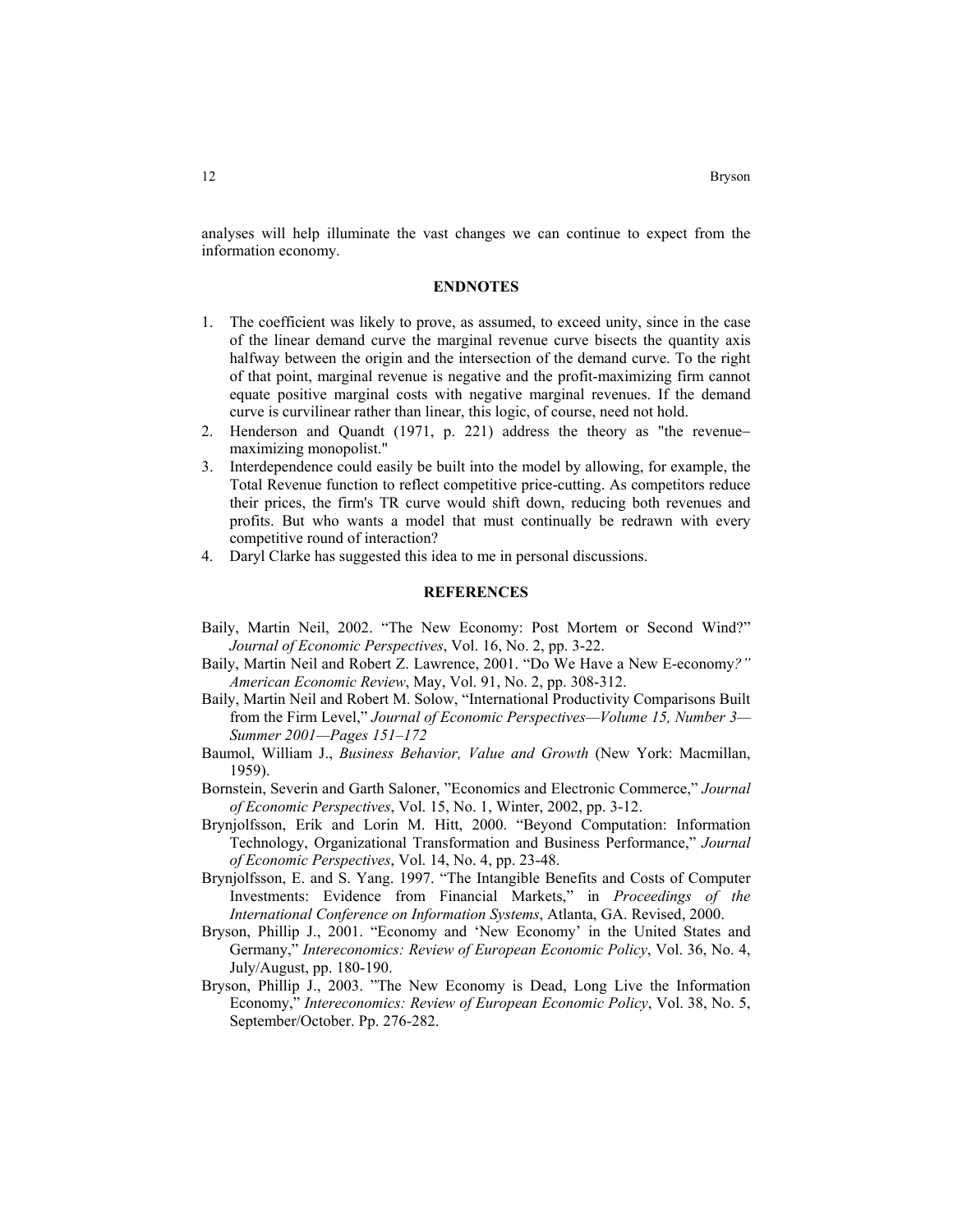- Daveri, Francesco, 2001. Information Technology and Growth in Europe, University of Parma, and IGIER, May 10.
- European Union, 2002. eEurope 2005: An information society for all. An Action Plan to be presented in view of the Sevilla European Council, 21/22 June 2002. See http://europa.eu.int/information\_society/eeurope/news\_library/documents/eeurope2 005/eeurope2005\_en.pdf, accessed 9/26/02.
- Federal Republic of Germany, Information Society Germany, Progress Report on the Federal Government's Action Programme, "Innovation and Jobs in the Information Society of the 21st Century." Accessed  $9/26/02$ . See the web site:http://www.iid.de/aktionen/aktionsprogramm/fortschritt/english/kapitel1\_1.htm l
- Gordon, Robert J., 2000. "Does the 'New Economy' Measure up to the Great Inventions of the Past?" *Journal of Economic Perspectives*, Vol. 14, No. 4, Fall, pp. 49-74.
- Heilemann, Ullrich, Roland Döhrn, Hans Dietrich von Loeffelholz, and Elke Schäfer-Jäcklel, *2000. Der Wirtschaftsaufschwung der Vereinigten Staaten in den neunziger Jahren -- Rolle und Beitrag makroökonomischer Faktoren. Essen: Rhein-Westfälisches Institut für Wirtschaftsforschung.*
- Henderson, James M. and Richard E. Quandt, *Microeconomic Theory*, 2<sup>nd</sup> edition, (New York: McGraw Hill, 1971)
- Jorgenson, Dale W., 2001. "Information Technology and the U.S. Economy," *American Economic Review*, Vol. 91, No. 1, 2001, pp. 1-32.
- Jorgenson, Dale W., and Kevin J. Stiroh, 2000. "U.S. Economic Growth in the New Millennium," *Brookings Papers on Economic Activity*, 1, pp. 125-211.
- Jorgenson, Dale W. and Kevin J. Stiroh, 1999. "Information Technology and Growth." *American Economic Review*, 89:2, pp. 109-115.
- Junkkari, Marko, 2002. "EU Has Caught the U.S. in the Level of Investment in IT," *Helsingin Sanomat*, May 11.
- Kalmbach, Peter, 2003. " 'New Economy' war da was?" *Wirtschaftsdienst*, No. 1, pp. 38-44.
- Krämer, Hagen, 2002. "Was bleibt von der New Economy?" *WSI Mitteilungen*, No. 12, pp. 728-735.
- Larmann, Wolfgang and Wolfjürgen Matthes, 2001. "Thema: New Economy," *Wirtschaft und Unterricht: Informationen für Pädagogen in Schule und Betrieb*, Jahrgang 27, Nr. 3, 26. April, pp. 1-4.
- Liesman, Steve, July 7, 2002. "Outlook," *Wall Street Journal*.
- Litan, Robert E. and Alice M. Rivlin, "Projecting the Economic Impact of the Internet," *American Economic Review*. May, 2001, Vol. 91, No. 2, pp. 313-317.
- Oliner, Stephen D. and Daniel E. Sichel, 2000. "The Resurgence of Growth in the Late 1990s: Is Information Technology the Story?" *Journal of Economic Perspectives*, Vol. 14, No. 4, pp. 3-22.
- Porter, Michael E., "Strategy and the Internet," *Harvard Business Review*, March, 2001, pp. 63-78.